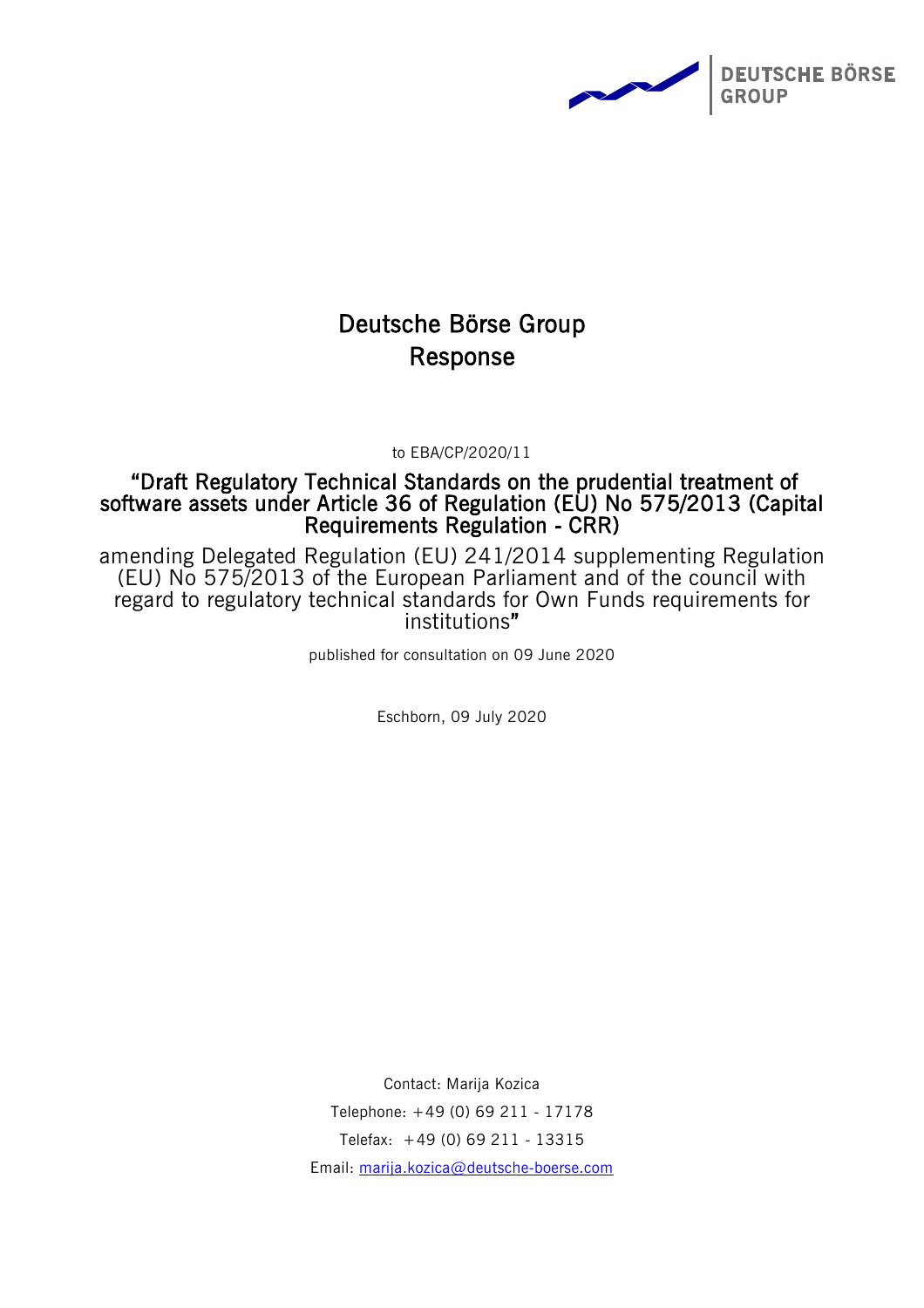## Page 2 of 5

### A. Introduction

Deutsche Börse Group ("DBG") welcomes the opportunity to comment on EBA's consultation paper "Draft Regulatory Technical Standards on the prudential treatment of software assets under Article 36 of Regulation (EU) No 575/2013 (Capital Requirements Regulation ‐ CRR) amending Delegated Regulation (EU) 241/2014 supplementing Regulation (EU) No 575/2013 of the European Parliament and of the council with regard to regulatory technical standards for Own Funds requirements for institutions" – EBA/CP/2020/11 – issued on 09 June 2020 (in the following referred to as "Draft RTS").

DBG is operating in the area of financial markets along the complete chain of trading, clearing, settlement and custody for securities, derivatives and other financial instruments and as such acts as a provider of regulated Financial Market Infrastructures ("FMI").

Within DBG, according to applicable national law, the following four legal entities are in scope of the European Capital Requirements Regulation ("CRR"): Eurex Clearing AG, located in Germany, classifies as credit institution and one is of the leading European Central Counterparties ("CCP"), Clearstream Holding AG ("CH"), located in Germany and acting as a pure financial holding company for the credit institutions and the (I)CSDs Clearstream Banking AG, located in Germany, and Clearstream Banking S.A., located in Luxembourg. Clearstream Group with CH as superordinate company is supervised on a consolidated level as a financial holding group.

Within an increasing digital environment, the importance of software is continuously increasing within the financial industry. Acting as FMI, particularly individually developed software, building the base for properly functioning clearing and settlement systems, is of utmost importance. To ensure operational reliability, a resilient IT-architecture and state-of-the-art technology, not only for the institutions in our group being within the scope of the Draft RTS, but also for other group entities (including operators of regulated markets), software is being continuously improved and developed further. Consequently, software assets build a considerable part of our value chain and business.

We therefore support the amendments to Article 36 (1) (b) CRR through Regulation (EU) 2019/876 and welcome the specifying Draft RTS as well as EBA's intention to further decrease differences in the treatment of software assets while balancing the relevance of software and its value in resolution or liquidation.

This document at hand outlines our general comments on the Draft RTS in Part B, while Part C contains our responses to the questions raised in the consultative document

### B. General comments

We generally welcome the introduction of a prudential amortisation period for specifying the amended requirements of Article 36 (1) (b) CRR and support EBA's multiple objectives of supporting EU institutions during the current COVID-19 crisis while balancing the need for properly acknowledging the increasing importance and value of software assets for financial institutions on the one hand and the potential decrease of value during resolution, insolvency or liquidation on the other hand.

Having regard to the considerations outlined as part of the Draft RTS, we understand EBA's decision to calibrate the prudential amortisation period in a conservative manner. Setting the maximum prudential amortisation period to two years seems balanced considering potential negative effects for most software assets during resolution or liquidation but does not adequately account for the loss absorbing capacity of selected software assets. We are of the opinion that software assets that can be sold separately with a reliable price, should be considered having a larger loss absorbing capacity. For those software assets, the prudential amortisation period should not be limited to two years, as this might foster a disproportionate application of Article 36 (1) (b) CRR across financial institutions. For identifying the software assets with a stable or larger loss absorbing capacity, the conditions outlined under the Solvency II requirements might be considered.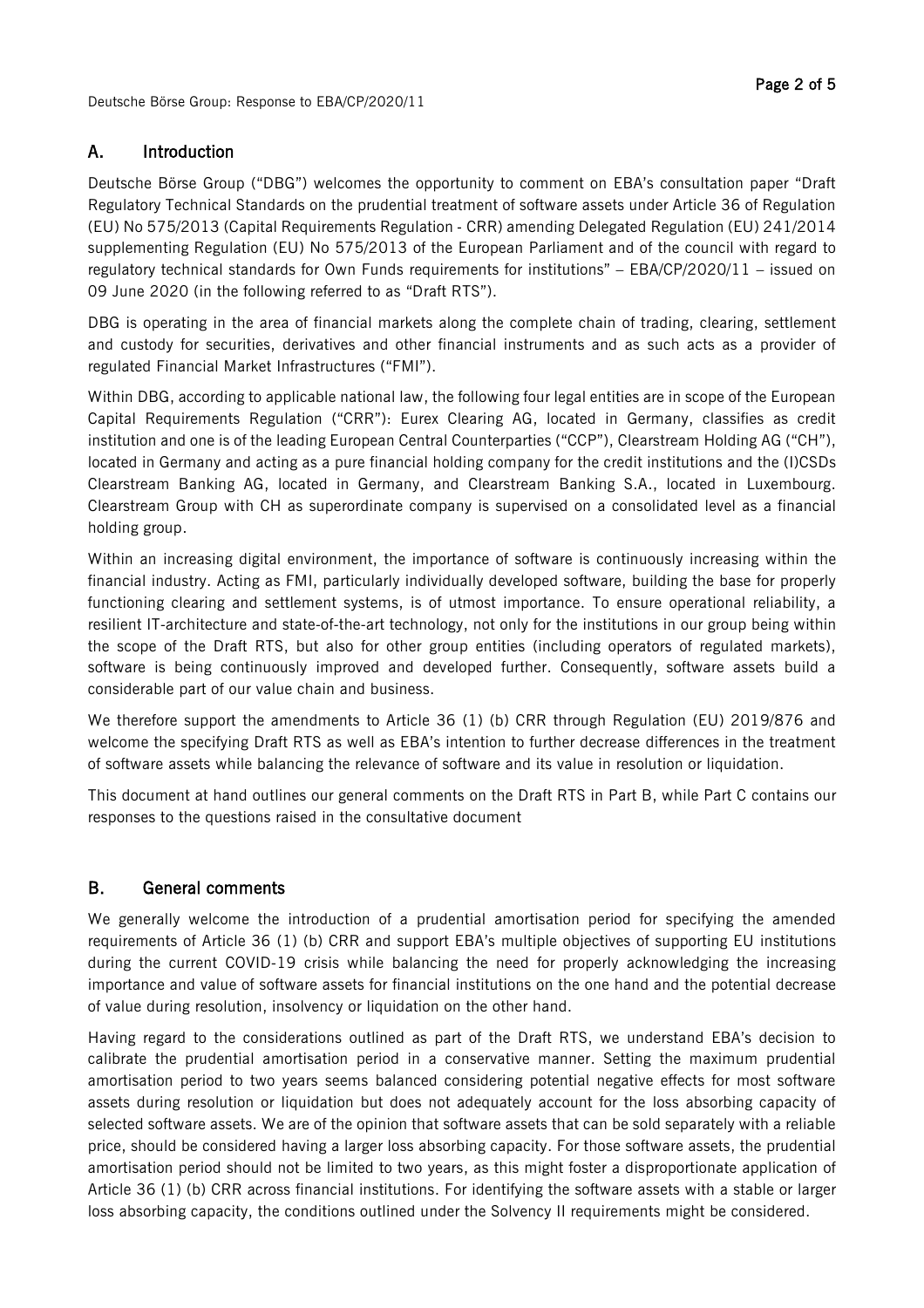Deutsche Börse Group: Response to EBA/CP/2020/11

Considering the current COVID-19 crisis, the Draft RTS should moreover allow for the possibility to benefit from the capital decrease immediately. We welcome EU's decision to apply the amended requirement of Article 36 (1) (b) CRR from the date of entry into force of the final regulatory technical standards but doubt that the beneficial treatment will be effective immediately as the current Draft RTS does not allow for prudential amortisation of software assets already in use. We therefore suggest to explicitly allow for a temporary consideration of software assets in use but not yet fully amortised.

#### C. Responses to the question for consultation

 $\triangleright$  Question 1: In case some software assets are classified within tangible assets in your institution, what are the main reasons for doing so and what is the percentage of this classification compared with the classification as intangible?

Depending on the concrete interconnectedness to or dependency on a specific hardware for its functioning, selected software items will be classified as hardware and therefore considered as tangible assets within DBG.

Generally, the following cases can be distinguished when classifying software items (particularly purchased software licenses) as potentially tangible assets:

- i. firmware embedded in hardware, e.g. micrograms, BIOS: This firmware constitutes a program module which is connected to the hardware in order to connect the hardware with the software and to operate the basic functionality. Usually it cannot be deleted. As this software component cannot be separated reasonably from the hardware, it will be classified as tangible asset.
- ii. firmware bundled with hardware, e.g. some management tools: This firmware is usually delivered together with hardware. A separate purchase of the software license it not possible. An objective market value cannot be determined. The software license is deeply connected to the hardware and is therefore classified as tangible asset.

In contrast to the aforementioned cases, software sold separately but specific to a hardware, will be classified as intangible asset and recognised separately from the hardware as long as the value of the software does not exceed 10% of the sum of the value of hardware and software, even if the software is only usable with the specific hardware.

Compared to software assets classified as intangible asset, software assets classified as tangible assets constitute just a small fraction. Most software assets within DBG were internally developed and are classified as intangible assets.

 $\triangleright$  Question 2: Do you have any comment on the proposed approach for the prudential treatment of software assets?

We fully acknowledge the need of balancing the increasing importance of software assets for financial institutions' business against the loss absorbency capacity of software assets and consider the concept of prudential amortisation as chosen by EBA as an appropriate and targeted approach. Moreover, we appreciate EBA's decision to fulfil its mandate by amending the existing RTS on own funds requirements and keep the implementation as well as the supervision of the amended requirements as practical and simple as possible.

Notwithstanding this, we are of the opinion that the approach should stronger differentiate between software assets that cannot be sold separately or where no reliable price can be assessed and such that can be and potentially are sold separately. While we understand EBA's basic assumption that most software assets will be negatively affected by resolution, insolvency or liquidation and therefore cannot be considered (fully) loss absorbing, the current approach might disadvantage institutions with largely sellable software assets disproportionately.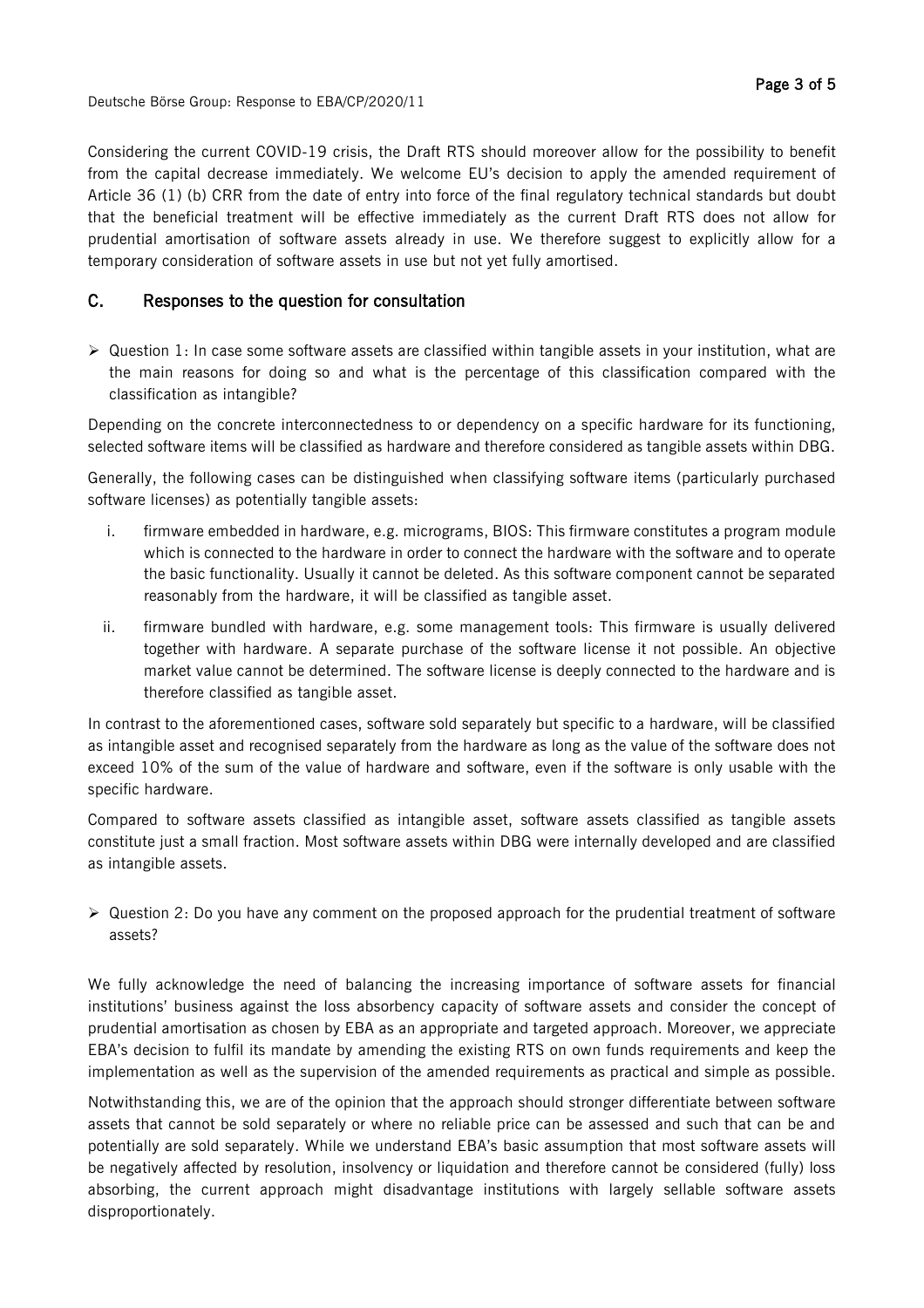While we consider the maximum prudential amortisation period of two years as a valuable basis that will be appropriate for balancing the software assets' loss absorbing capacity and its importance for the business in most cases, it might be unbalanced for software assets that can be or are sold on a market or such with a long operating life. Moreover, strictly limiting the maximum prudential amortisation period to two years will rather create incentives for a continuous improvement of software, as the costs for improving existing software will be recognised respectively every time when capitalised or used. In contrast to this, larger one-off but longterm investments in software assets will be prudentially less attractive.

In order to account for their larger loss absorbing capacity also during liquidation or resolution and to incentivise development of and investment in software further, we suggest allowing for a longer prudential amortisation period for software assets that can be sold separately. Where institutions can demonstrate that selected software assets can be sold separately and where a reliable market price can be determined or is available, a prudential amortisation period of maximum five years should be possible whereas the prudential amortisation period should still be limited by the user life assessed for accounting purposes. EBA could also consider limiting the amount to be prudentially amortised to a fixed percentage of the determined value, as it is the case for software assets under Solvency II.

Moreover, with a maximum prudential amortisation period of two years institutions will not be able to benefit immediately from the capital release, as software assets capitalised more than two years ago will be still fully deducted from CET1, irrespective of whether those are fully written down from an accounting perspective. Extending the maximum prudential amortisation period for specific software assets could therefore promote EBA's objective to support EU institutions in the context of the current COVID-19 crisis, as institutions could immediately apply the changes in Article 36 (1) (b) CRR and benefit from existing software assets in use.

Considering the current COVID-19 crisis, EBA should further elaborate the possibility to benefit from the capital decrease immediately. We welcome EU's decision to apply the amended requirement of Article 36 (1) (b) CRR from the date of entry into force of the final regulatory technical standards but doubt that the beneficial treatment will be effective immediately as the current Draft RTS does not allow for prudential amortisation of software assets already in use. We therefore suggest to explicitly allow for a temporary consideration of software assets in use but not yet fully amortised.

 $\triangleright$  Question 3: What is your view on the calibration of the prudential amortisation period?

Regarding the starting point for prudential amortisation put up for discussion, we propose to leave both options and include them explicitly in the RTS as an option, whereas institutions should be obliged to ensure continuity across software assets within the prudential amortisation practice. Institutions should be able to select the most appropriate starting date from the options provided, whereas competent authorities should be informed by institutions by a set date about which option they will apply. To avoid discontinuity and any potential arbitrage or circumvention of prudential requirements, institutions should inform their respective competent authority about the intended change in prudential amortisation practice beforehand.

Individual institutions are best-placed to assess which option is the most appropriate in light of the current COVID-19 crisis and suits its business model best. Moreover, operational as well as capital related implications resulting from the staring data of prudential amortisation will depend to a large extent also on the current account practice applied and type of software items capitalised. Although a uniform application generally contributes to decreasing potential inconsistencies in the application of regulatory requirements, increases comparability and might facilitate supervision by competent authorities, the principle of proportionality should be applied.

We are of the opinion that both options are sufficiently prudent to account for a potentially limited loss absorbing capacity of software assets, while a uniform application of one option might pose unequal